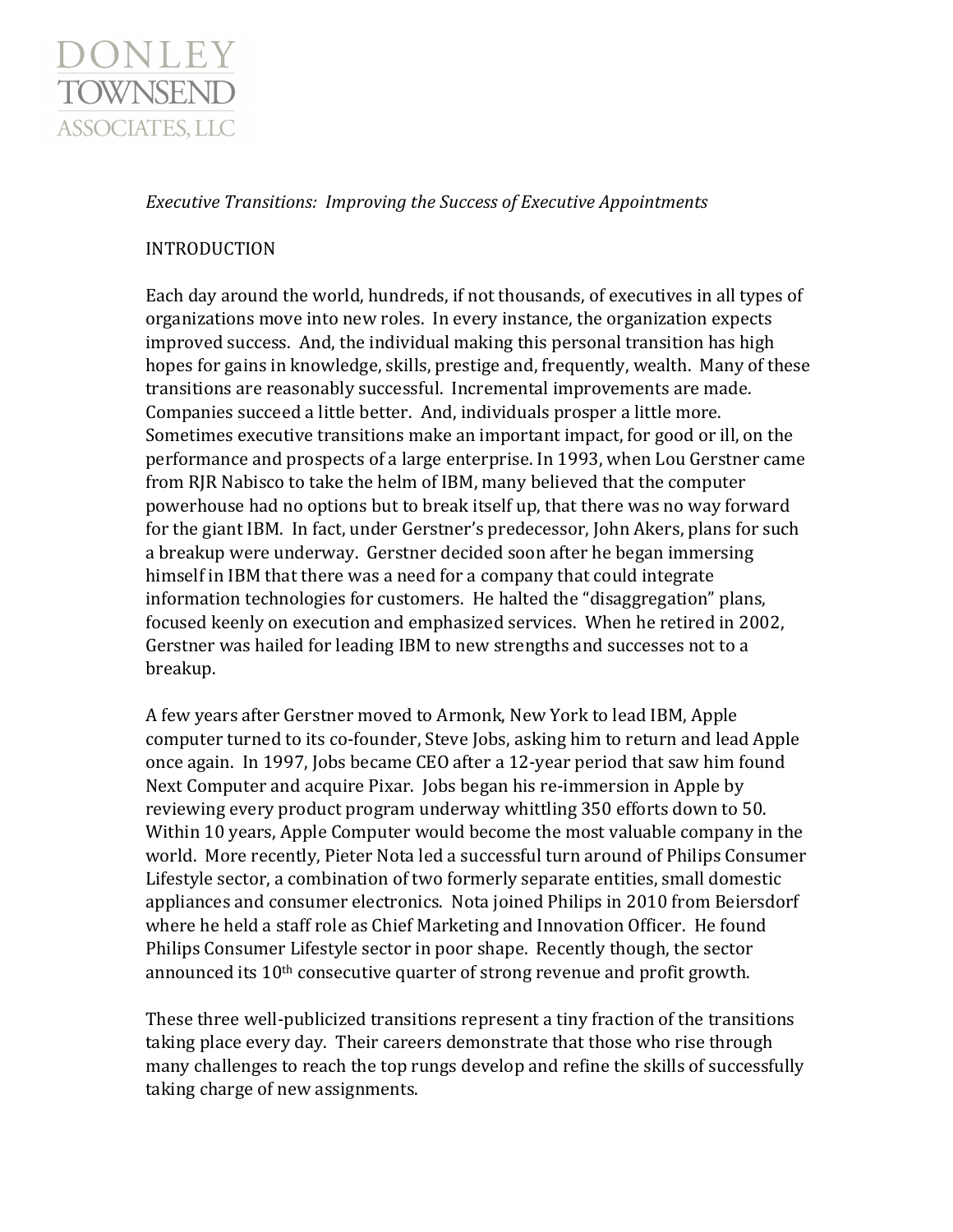Unlike these, not all go well. J C Penney showed CEO Ron Johnson the door just 17 months after hiring him away from Apple where he had lead the rollout and successful growth of Apple stores around the world. Whatever magic he had in Cupertino didn't travel to Plano. Penney almost tanked under his leadership. The same J C Penney hired Catherine West from Capital One Financial in 2006 to be their Chief Operating Officer. She lasted five months.

At Donley Townsend Associates, we have an opportunity to work with senior executives as they plan for and implement executive transitions at the top levels of business, higher education and government. From this vantage point we've talked in-depth with corporate CEO's, Managing Directors, Board Chairmen, university presidents, heads of government agencies, general managers and Human Resources leaders. We've gathered their thoughts about executive transitions, good and bad. Their views on the transitions of others and their often intensely felt stories of their own transitions shaped our perspective.

As we gathered these stories, we began to look for the characteristics of highly successful transitions and the characteristics of failed transitions. The stakes for an enterprise, the gap between a highly successful transition and a failed transition, are huge. While certain themes seemed easy to spot, a more rigorous investigation seemed warranted. Over the course of five years (1998 to 2002), we interviewed over three hundred senior leaders. These executives worked in a wide range of industries and included leaders from Belgium, France, Germany, Great Britain, Japan, Mexico, the Netherlands, Sweden, Switzerland and the United States. While often wide-ranging in scope, each of these interviews was structured to gather information about the actions the new executives took on entering new roles, and then to probe beneath the surface to determine which actions worked and which did not.

From these in-depth and revealing interviews, we distilled the essential elements of successful transitions and the practical steps of implementing them. Our view encompasses actions that highly successful executives take when they transition to a new role and actions that organizations take to help new leaders make transitions. Executives have been very open about what worked for them and many looked back on their career to describe how they learned from early transitions such as their first leadership role or their first general management role. We also found, somewhat to our surprise, that the executives we talked to were very willing to discuss the mistakes they had made in transitions during their careers, how they learned from their missteps, and what they will try to do differently in their next move.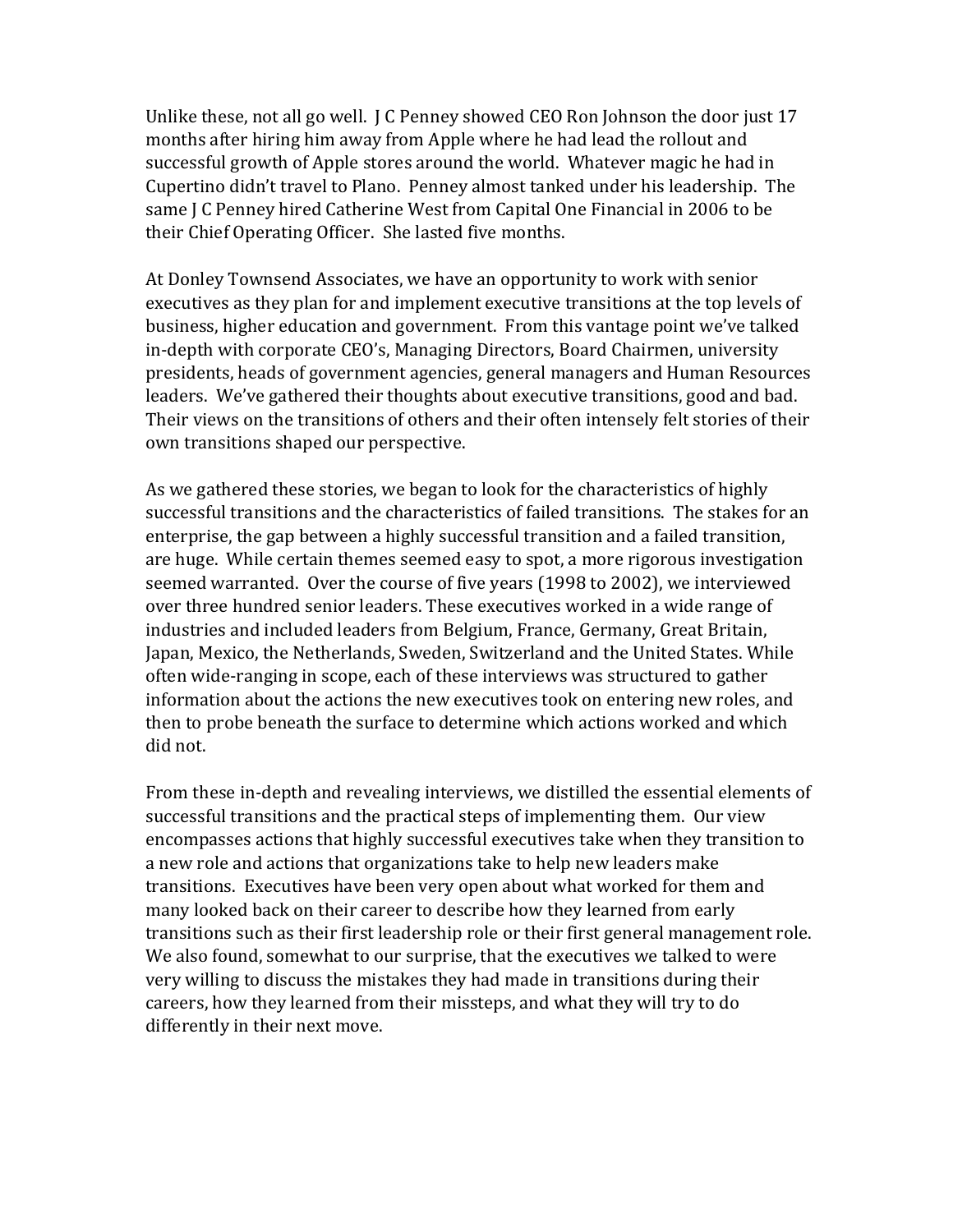In the years since we published our initial white paper on executive transitions, we've tested the Six Keys in a broad range of coaching assignments working closely with executives to help them make successful transitions. The engagements include COOs, CFOs, CMOs and a number of newly created general management roles. This decade of coaching work convinces us of the value of the Six Keys, but we've also learned from highly successful executives some important lessons that fall, perhaps, into the personal arena. Transitions are difficult and demanding. Those who perform best know how to take care of themselves even in stressful times. They get sufficient sleep; they exercise regularly; they maintain a healthy diet. They know they must be in the best possible mental, emotional, and physical condition so they can bring the focus needed to crucial decisions and interpersonal interactions.

#### SIX KEYS

Our analysis points to six key transition hurdles; immersion, goal setting, building peer relationships, developing a cultural or political sensitivity to the new organization, finding the right external vs. internal alignment, and, finally, building a productive relationship with the boss. (See figure 1.)

#### *IMMERSION*

Immersion describes the new leader's first three to six months in a new role. During this period, an executive must master a tremendous quantity of new information about the specifics, the details of their new area of responsibility. For a business general manager there may be a product line, its competitive strengths and weaknesses, new products in the pipeline, factories with labor problems, etc. For a university president, there may be a curriculum to build, funds to be raised, and the competitive threats of distance learning and expanding for-profit educators. For a government agency head there may be intricate legislation to master as well as complex relationships with other agencies to learn. In every case, whether through promotion, transfer or appointment from outside, new leaders in executive positions face a daunting amount of information to master.

In the most successful immersions, the new executive commits the time and energy to dig into the details of their new organization and beyond that to the underlying technology, products, services and laws. One CEO of a well-known Silicon Valley technology firm, recruited from another company, studied the underlying technology of his new company's products by reading the graduate textbooks on the appropriate engineering and scientific subjects. Most general managers spoke of the need to learn by seeing. One CEO mentioned that he learned early on that "a desk is a dangerous place from which to watch the world". Successful executives go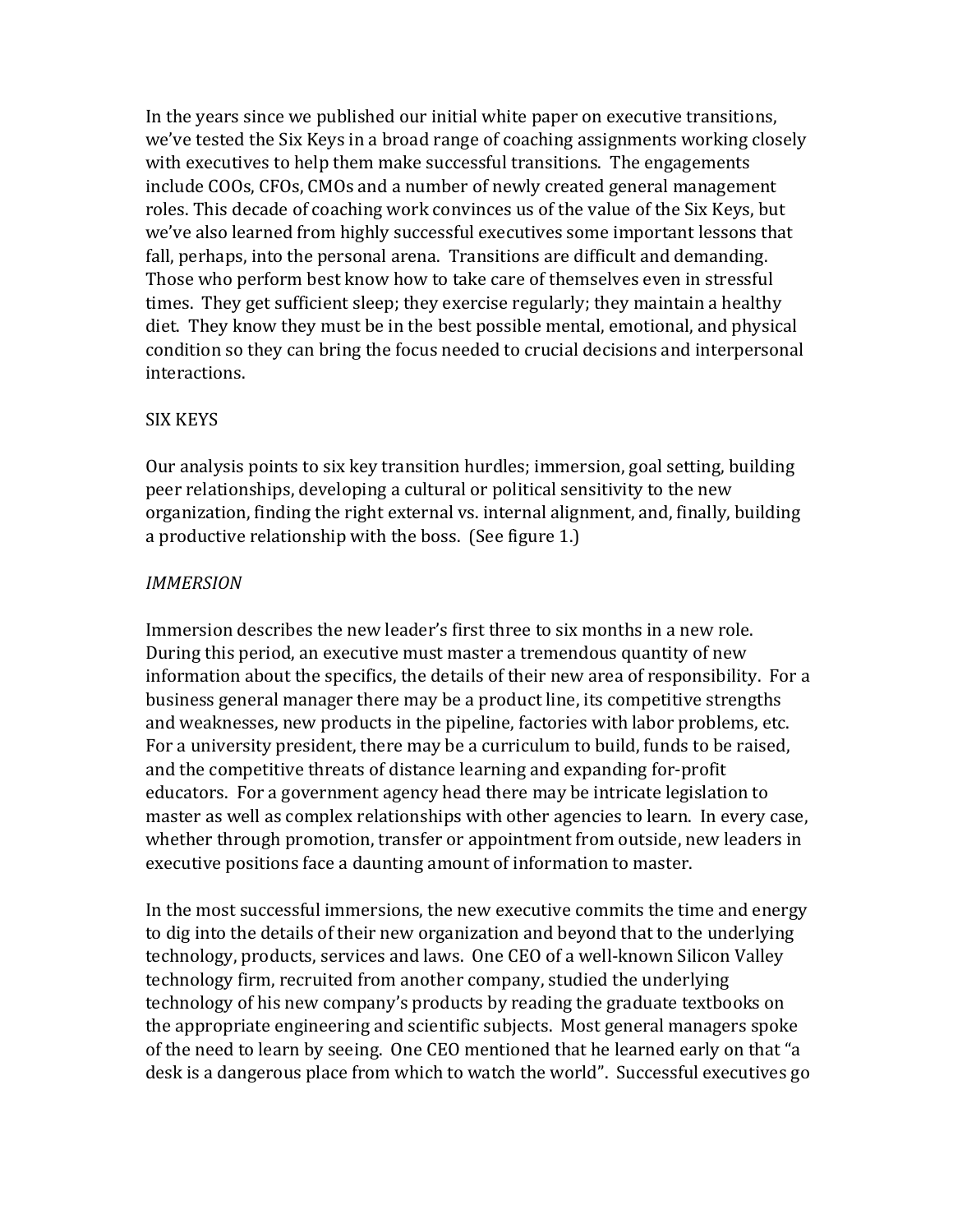out in the field during their taking-charge period "to work beside people who work at the customer facing level". Another CEO (of a Fortune 100 energy firm) prepares individualized *To Do* lists for all new subordinates. He labels them "Ninety Things in Ninety Days". Each of these lists is carefully tailored to provide breadth and depth learning as well as introductions to key external relationships. And, importantly, this effort on the CEO's part endorses the immersion period. During the immersion stage, executives typically begin with a focus on their immediate responsibilities then move to an understanding of the influencing factors; they move from technology, to products, to markets, to trends or from understanding the plant managers, to labor contracts, to overall labor relations, to comparative manufacturing costs in other countries.

The immersion period for highly successful executive transitions also naturally includes meeting and learning about a wide variety of people. This includes bosses, subordinates and peers. During the immersion phase, the first three to six months, new executives must carefully assess their subordinates and, in many cases, they must assess candidates for key subordinate positions. This learning process is fraught with emotional issues and undertones. New subordinates frequently include disappointed aspirants for the new executive's position. Often there are old or existing rivalries between subordinates who will want to pursue their own goals and ambitions. These same individuals will have different evaluations of the ongoing work of the organization. How do the executives most successful at taking charge make their way through this?

They often begin with one-on-one meetings with each subordinate. In these initial meetings the new executive asks about the subordinate's role, objectives, key projects and, very importantly, aspirations. These conversations enable the new executive to gauge individual talents, understand the working structure of their organization and the level of collaboration. The executives best at taking charge follow these meetings with discussions further down their organization. As one of his first moves, Pieter Nota at Philips wrote an open letter to 700 people in the Philips Consumer Lifestyle sector asking what was working and what wasn't. From the responses to his letter he learned which components of the organization weren't functioning well, the problems caused by underinvestment in some key product areas and a lack of empowerment in the sales force. These three key findings became priorities for which he found solutions in his first year. Other executives make similar discoveries by holding brown bag lunches with small groups of supervisors and individual contributors. In some cases they conduct skip-level, one-on-one meetings. As mentioned above, successful executives spend time with the people who do the day-to-day making, selling and servicing during (and after) their taking charge phase.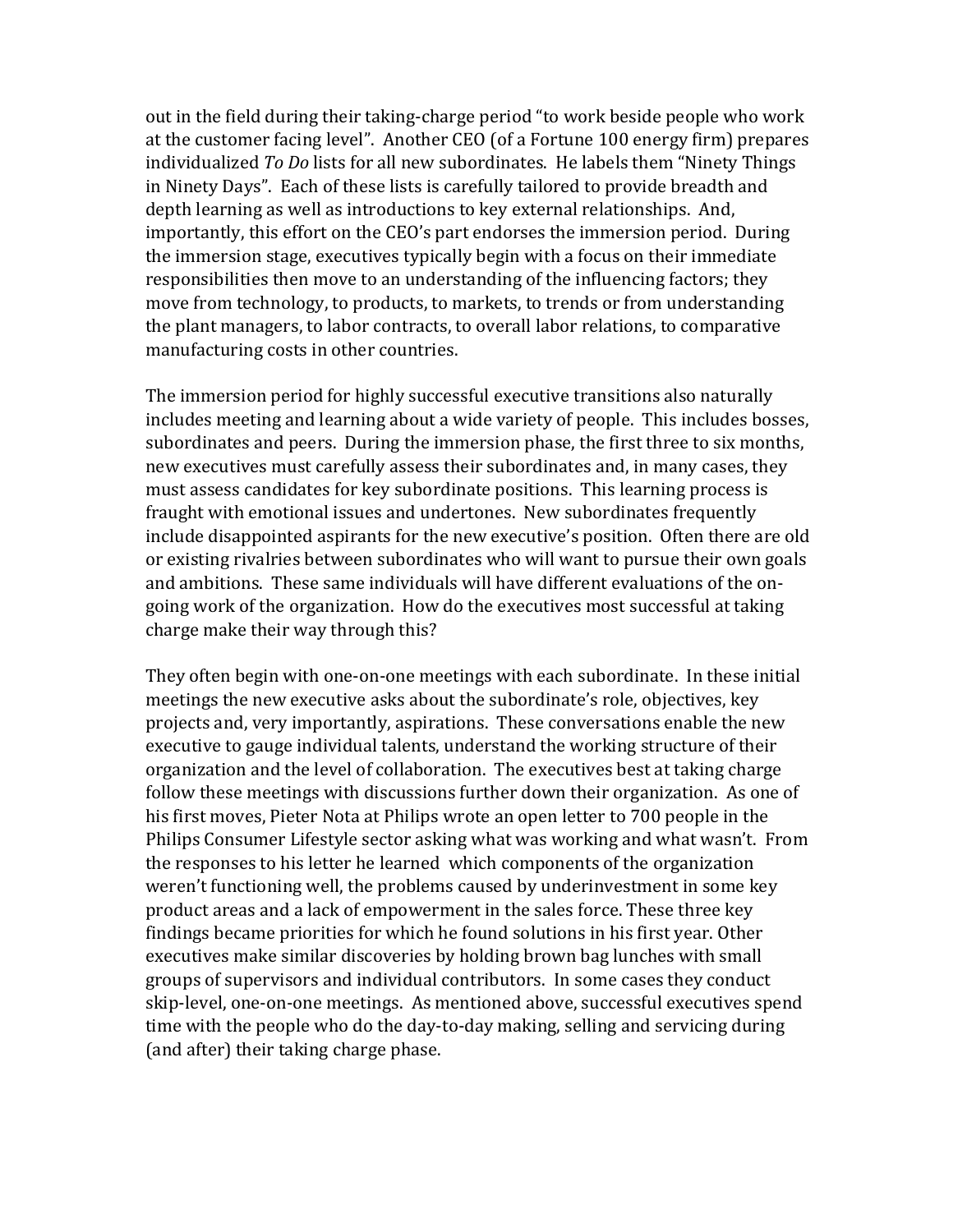The most successful transitions also include reaching out to people outside their organization whose views could be helpful. These outside contacts help new executives quickly sift the true from the somewhat true. Conversations with outsiders...friends, bankers, attorneys, auditors, consultants...help the new executive organize the learning, to make sense of the tremendous amount of new information. The key element of the immersion phase is learning the facts, the details.

Organizations can (and some do) provide a roadmap. The most helpful provide easy access to information and introductions to key individuals. Some appoint a formal or informal sponsor to provide a sounding board an interpreter…someone who can provide helpful context for the new executive. Yet, no matter how much help is offered a successful immersion depends on the new executive because learning styles are so personal. The most successful transitions belong to those executives who spend the extra hours to pour through reports, literature, policies, processes...all the nitty-gritty of their new responsibilities during the first three to six months. Successful executives know their preferred learning style and organize their work to mesh with their strengths. During transitions though, the most successful executives consciously and purposefully step outside their preferred style in order to take in as much as they can as quickly as they can. Listeners become readers. People oriented executives pour over financial reports and customer data. Numbers people push themselves to have lots of meetings and listen to lots of people.

### *GOAL)SETTING*

Goal setting refers to the process whereby a new executive develops, communicates and gains support for a new vision for the organization. The goal setting phase of an effective transition is the new executive's opportunity to establish and communicate a broad view of a better future. While detailed strategies, tactics, programs and plans take awhile to shape and unfold, the most successful executives move quickly to articulate in broad terms how the future needs to differ from the past. One new president of a paper company described it this way; "I gave up a lot of important-looking things and erred on the side of being brutally simple. I focused on only two themes – quality and throughput. Everyone knew what was important, and that made our energy productive."

Once the broad themes are in place, they can move on to the more discrete objectives with a visible context. Few if any executives these days come into a new role with a mandate to keep things as they are. Organizations expect leaders to take action to make things better. And, the time horizon for making improvements is growing shorter in most firms. At the executive level, new leaders generally enjoy a fairly broad mandate. It is up to them to translate this mandate into the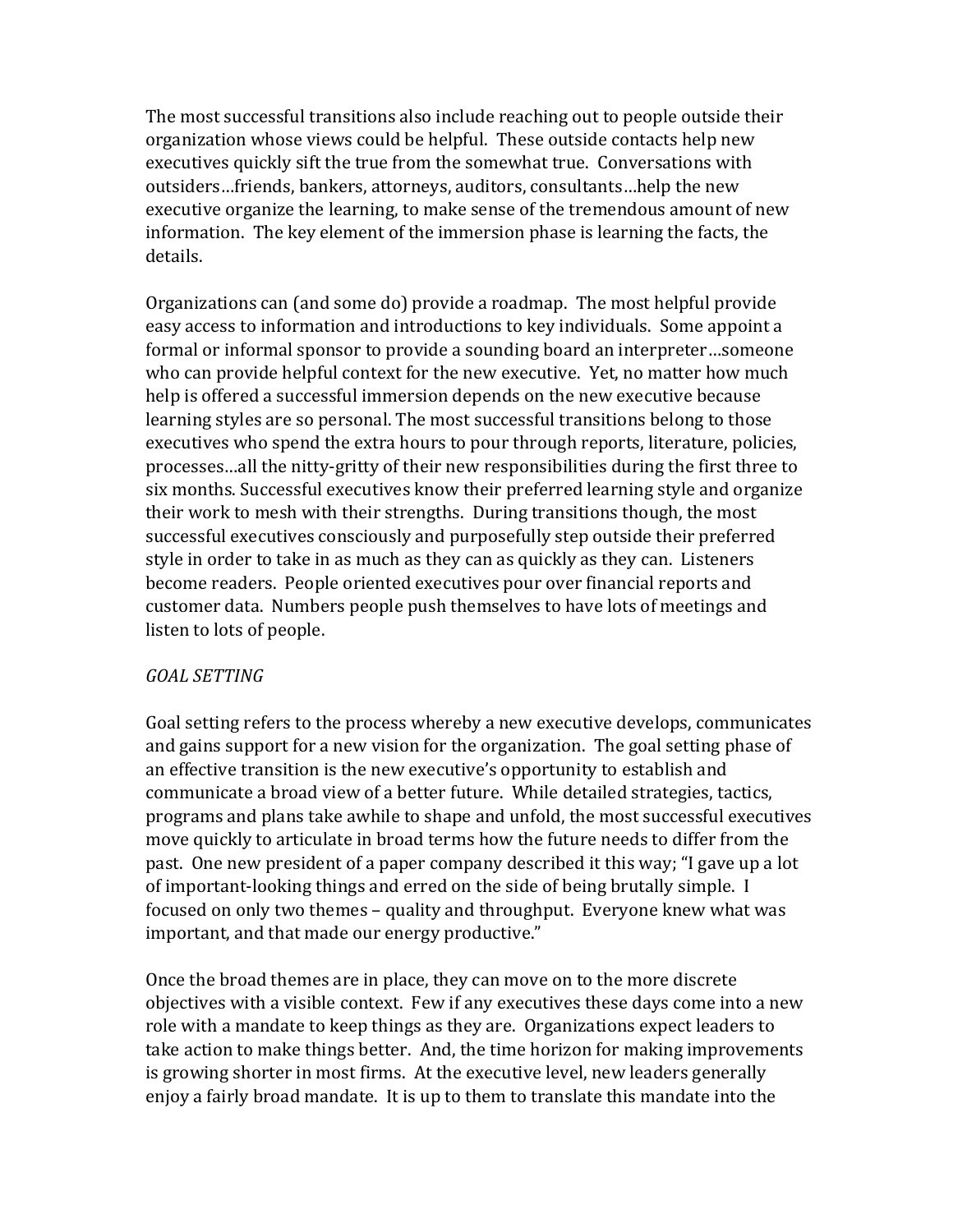specific programs, initiatives and measures that they believe will lead to the fulfillment of their mandate. In the late 1980's Thomas Gilmore noted that "leaders" absorb uncertainties and transform them into directions that give meaning to the work of others". Executives who make the most successful transitions focus carefully on setting and communicating their goals and they visibly lead the work of translating goals and themes into specific, detailed programs for each area of their responsibility.

Frequently, this work begins before they formally assume their new responsibilities. One senior operations leader for a semiconductor manufacturer spent his flight time between California and Europe developing the high-level goals for the troubled plant he was sent to turn around. He knew he needed to strike an ambitious tone to help galvanize the organization for the hard work ahead. He knew that big improvements were needed to justify the investment made in the facility. His initial goal setting communicated the size of the task and provided the broad framework for dozens of specific objectives for the departments of the plant.

Once onboard in their new roles, the most successful executives articulate their key themes repeatedly as they begin their immersion work. Like Steve Jobs when he returned to Apple, executives in successful transitions dive into detailed reviews of the programs and plans currently underway in their new organization. This approach contrasts markedly with executives who have unsuccessful transitions in which the executives tend to repeat their key theme until it becomes almost a mantra while frequently omitting the detailed work of aligning discreet objectives with their vision.

Once they've established an overarching goal, executives who are most successful at taking charge begin their goal setting work using their careful review of current plans and programs in the organization. This process provides them with opportunities to meet members of their organizations typically in a well planned combination of staff meetings, off-sites, and one-on-ones. The most successful executives approach all these meetings thoughtfully and carefully. Pieter Nota at Philips describes the first off-site meeting after he began his transition; "This is where we put the issues on the table. Two things remain clearly etched in my memory. One is a no-holds-barred conversation on team loyalty, which emphasized the importance of our values, our core purpose, and the essential notion of trust. The second is the introduction of some critical new thinking on how to improve the quality of our operations and implementation capabilities. We ended up spending three hours talking about the past, clearing the air, and gaining a better understanding of each other."

In the goal setting phase, the new executive learns how goals have been set and the assumptions behind those goals. He/she begins to develop relationships with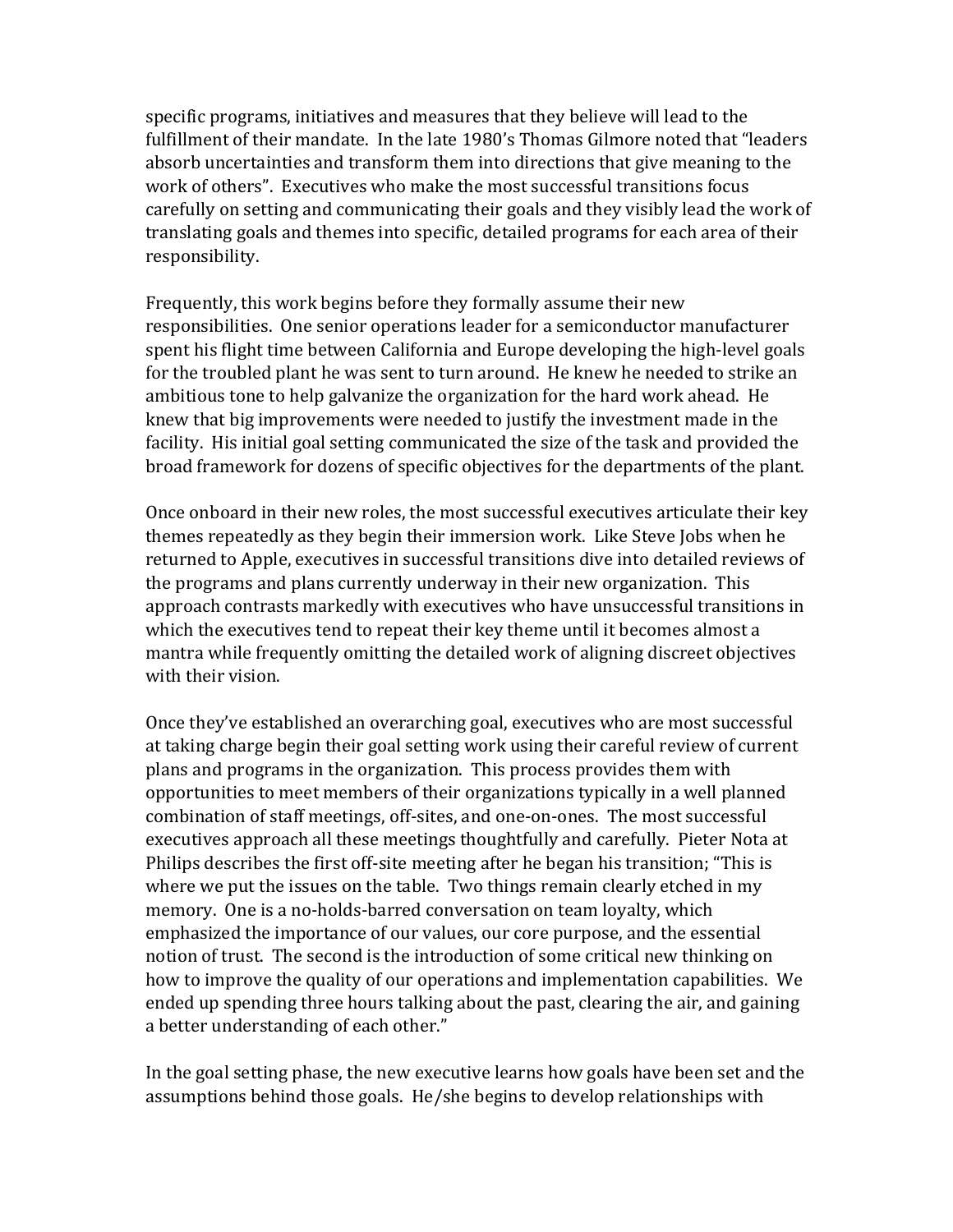subordinates and some of their subordinates, which move beyond the scope of the fact finding in the immersion phase. The new executive also begins to develop a sense for what his organization is capable of, how far it can stretch. The most successful executives want to know right away their new organization's strengths and!weaknesses.

As the detailed review comes to a close, the successful leaders gather their organizations to revise and update their goals and plans. They frequently introduce new measures, key indicators of how well their organization is meeting their new goals. Frequently, like Nota, the most successful new executives use this forum to begin disclosing more about themselves. They provide information about who they are, what they hope to achieve, how they manage, what's important and what's not. They also work to learn more about the key people on their teams. They seek to understand their histories, goals, personal values and aspirations along with all their perspectives on the organization. Then they link the new goals and objectives to the overall theme they communicated in the beginning.

Thus the goal setting work of the transition provides them with the foundation for trust, that important combination of results, integrity, and concern that marks highperforming teams.

# *BUILDING)PEER)RELATIONSHIPS*

Successful executive transitions are broad as well as deep. In fact, one of the key differences between successful and unsuccessful transitions is breadth. The most successful executives reach out energetically to build strong, positive relationships with peers. Less successful executives focus vertically on their boss and their subordinates.

How then do the most successful transitions do the work of building relationships with peers? The answer depends in large part on the role the executive is entering. Those coming into staff functions have the advantage of positions that provide services to other parts of the larger organization. One top Human Resources executive at a medical instruments firm in the Midwest noted that a key element of building relationships with his peers was providing an especially high level of service to their requests during his first few months. He followed through *personally* on their requests thereby increasing his opportunities for interaction with them and providing him with insights on the performance of his key subordinates and his organization. He recognized that performance on the more mundane things served to build his credibility. Another executive, entering one of the world's largest financial services organizations in a role with great influence over executive succession and development realized that she could and would be viewed with suspicion by many in the company's top ranks. Recognizing the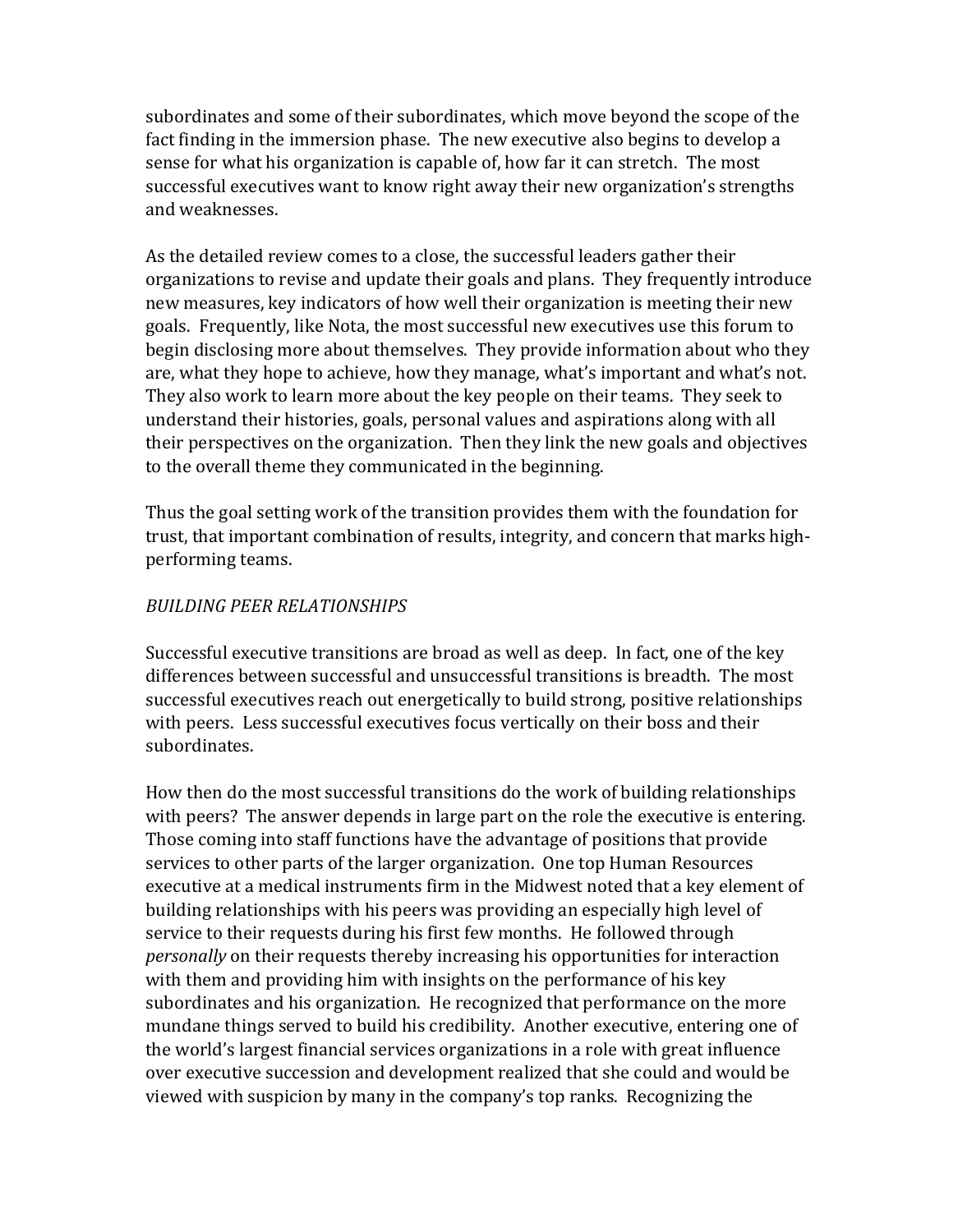sensitive nature of the role, she built trust by asking her peers for advice and counsel. This approach tapped a vein of helpfulness that was a strong part of the company's culture. It also flipped expectations. By seeking advice rather than giving it, the new executive found that her peers opened up readily. She established productive relationships and her peers "voted her in".

Executives entering general management or line roles have a tougher time. One executive in our study joined a large Midwest based retail company to head Logistics & Distribution. His organization was formed by taking these functions away from the divisions where they had historically resided and centralizing them under his leadership. Not surprisingly, he faced some obstacles to building strong relationships with peers who felt they had lost something to him. Because he was brought in to make major improvements to the logistics and distribution functions, he possessed in-depth technical expertise. Recognizing that this could become a disadvantage in his efforts to both make improvements *and* build relationships, the new executive carefully framed each of his initiatives for each product division demonstrating the positive impact it would have on that division's performance. This approach meant extra work for him and his people to prepare financial analyses and presentations broken out for each division. But, it provided a way for the new executive to build relationships through one-on-one meetings where he talked about his initiatives and showed the impact. These meetings allowed him to triple check his facts and gauge potential opposition. He was able to sense what might make his peers defensive. In this way, he was able to accomplish what he had been hired to do *and* be accepted as part of the senior team.

In another instance, a fast growth high technology firm in the Southwest hired a Vice President/General Manager to lead a new state-of-the-art engineering and manufacturing facility. The new executive was superbly qualified through experience, industry knowledge and drive. He also possessed exactly the management style the president wanted for the new facility, a project that represented a material capital investment. The new executive concentrated on building his organization and on his relationship with the president largely ignoring his peers and the group executive between him and the president. The president called him in frequently, listened to progress reports and praised his efforts. His subordinates took readily to his approach and the opportunity afforded by the company's investment in the facility. Morale, energy and engagement on new objectives were all high. Yet, when he encountered some inevitable and normally manageable bumps, he had no allies among his peers. Within 14 months he was fired; the new facilities' workforce was demoralized and relationships among the company's top six executives were visibly damaged. Within a year, the ripples from this failed transition led to the company's acquisition through a hostile takeover.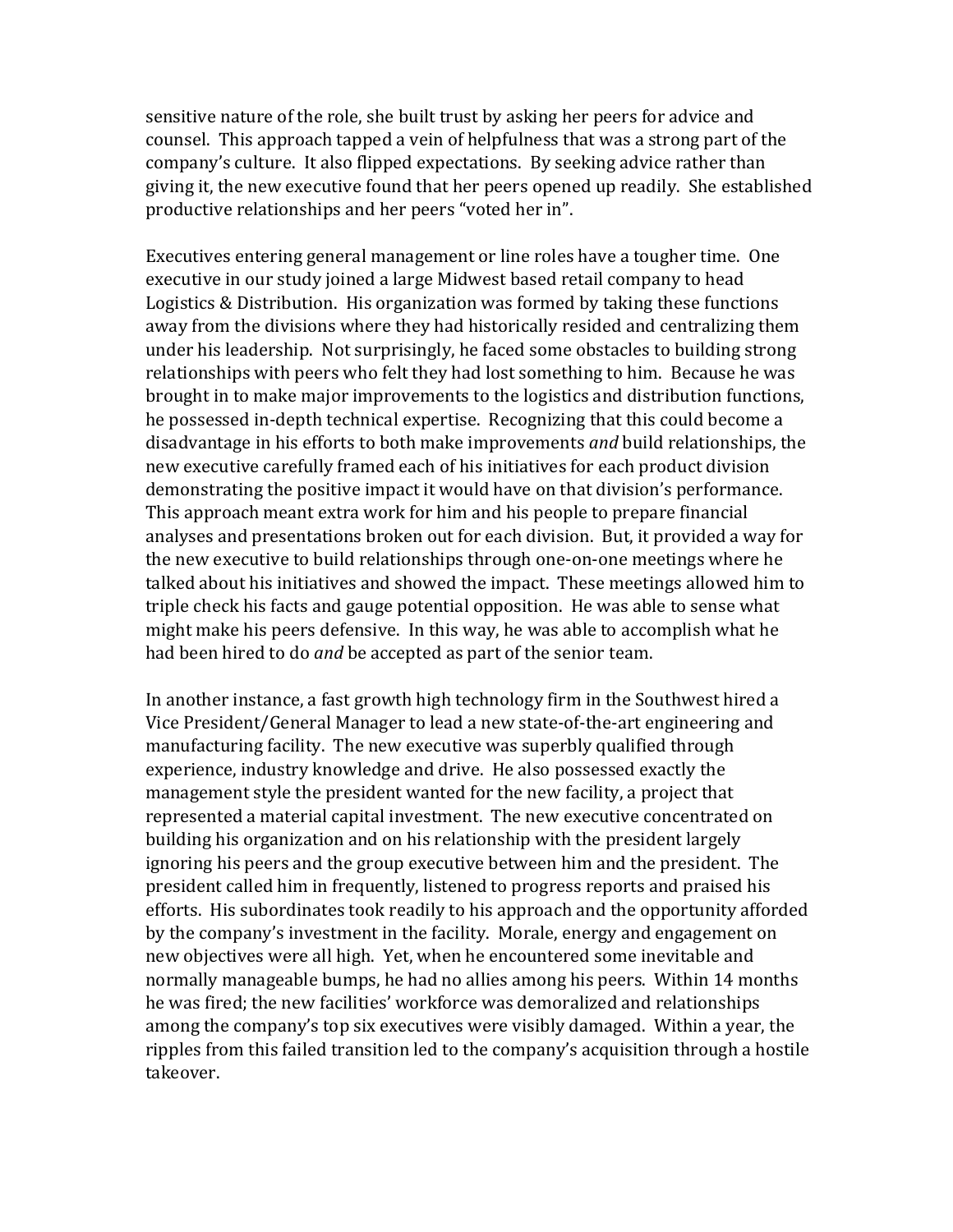Many line executives and general managers note that disparate locations and different businesses can make building peer relationships more difficult. However, the executives with the greatest successes in new roles use every means available to reach out to peers. They look for opportunities for social interaction as a way to build peer relationships; they use conference calls and emails. They seek opportunities to use task forces and other *ad hoc* structures to bring them into contact with a broad range of colleagues. Successful executives have realistic expectations about peer relationships. One senior executive in a top manufacturing job said, "In a couple of cases it's like oil and water. I don't mix well with two peers; I have good relationships with most; and there are two or three where I've formed great relationships quickly. I accept that not all of them will be great".

#### *Developing)Cultural)&)Political)Sensitivity*

One CEO who successfully negotiated transitions into four large public companies during the course of a distinguished career summed up his experience by saying, "one thing is for sure; don't underestimate the differences in company cultures. They are more different than they are alike. In a way what helped me the most was learning from early mistakes. I learned not to come in with a 'missionary complex', thinking I was smarter than I was." Another CEO noted that every organization has a certain momentum when you join it and if that momentum is, on balance, positive, then, you must make your ideas somewhat compatible with the momentum. In his experience this meant taking the same care in selling ideas inside the company as he would in addressing a major opportunity with a prospective customer. In addition, he tried to find influential individuals to help champion new ideas. He summed up his approach by noting that even when you are in one of the top jobs, you must sell your ideas and "there better be some meat on the bones when you introduce them". He expanded on the selling concept by noting that he liked to view objections or resistance from people in the company similar to the way he would with a prospective customer, as an opportunity to fully understand their views, learn from their perspectives and modify his views where needed. "Even with opposition you must believe in your ideas and keep coming back and selling them in a way compatible with the culture".

Developing cultural and political sensitivity is easier for executives whose roles put them in regular contact with customers, suppliers and other outsiders who know the company. These outsiders provide insights about the organization that take much longer to acquire from insiders. This is a key finding for executives entering new organizations in staff roles. Among CFO's, CIO's, General Counsels, HR leaders, etc., the most successful are those who spend time with their companies' customers and suppliers as well as in the field or plants with the company's sales, service and manufacturing workers.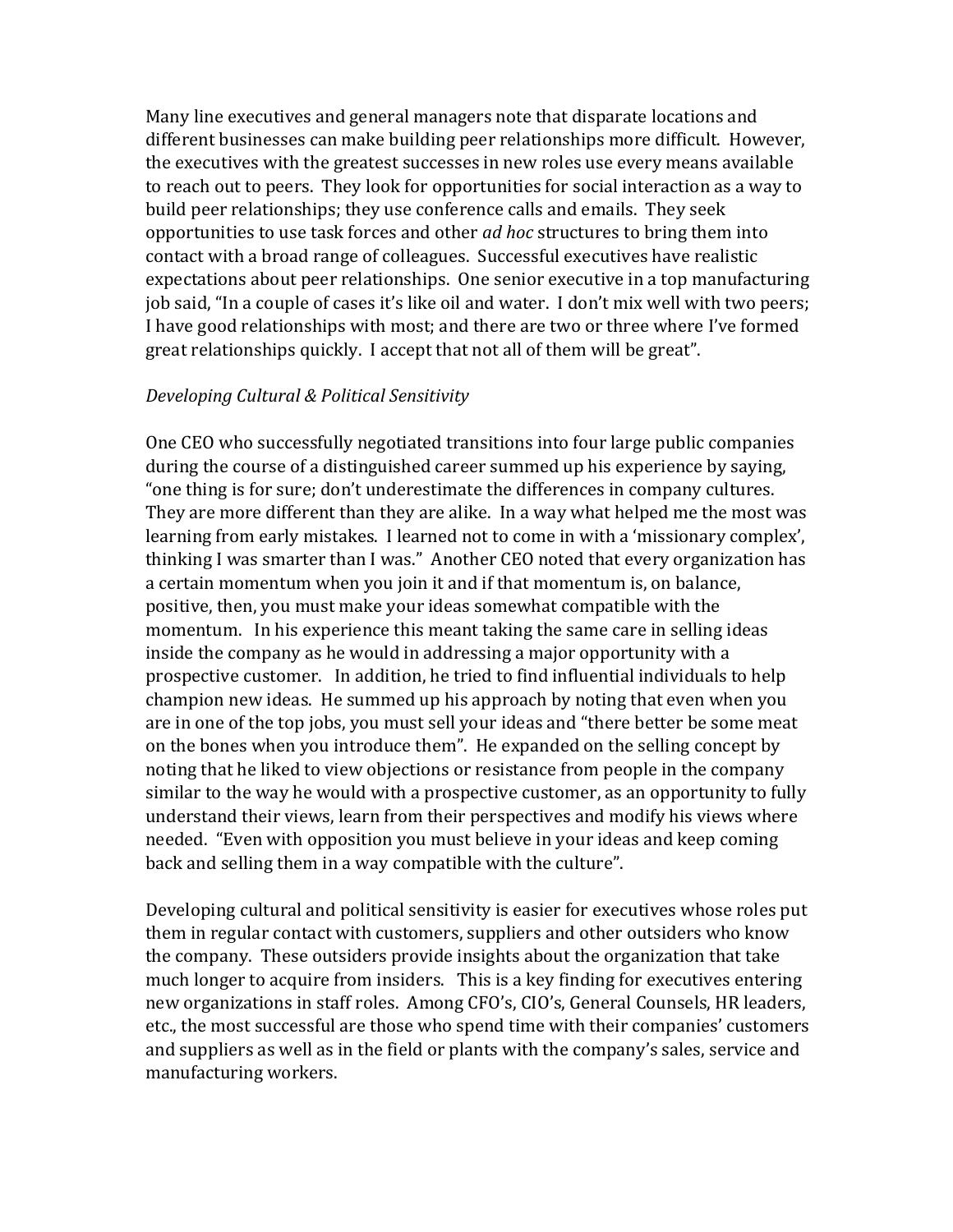Political sensitivity means learning how decisions are made and carried out within the culture of the organization, how the work is actually done. Successful transitions go to executives who link their initial successes to issues where others win as well. Successful transitions also go to executives who do the work of immersion and goal setting well. Executives who depend on culture change as their key leadership tool seldom enjoy sustained success.

### *Internal/External)Alignment*

At and near the top of organizations, the web of important relationships with people outside the company expands significantly. After a career of working inside an organization and dealing only with slices of outsiders, executives near the top find their schedules brimming with business and social meetings with customers, suppliers, lawyers, bankers, civic officials, politicians, regulatory consultants, strategy consultants, accountants, public relations consultants, investor relations consultants, etc. There are also requests for their time and attention from cultural and philanthropic organizations. In a number of cases there are outside board memberships that require time and attention. For any new executive, the time management challenge can be daunting. For an executive coming from the outside the challenge is even greater. At first there are the challenges presented by their immersion phase. Then there are norms to learn regarding outside board memberships and cultural and philanthropic endeavors. Frequently, the differences can be large.

One business school dean who came from industry was thrown off track for months by these differences. He brought a set of assumptions from a highly successful career in a Fortune 100 firm where he rose to Chief Operating Officer. All his experience was in a culture that stressed deep concentration on improving your own organization before engaging outside the enterprise. First one, then the other was his viewpoint developed over 30+ years of operational success. He set out with vigor to improve the business school based on the problems and challenges identified during the selection process. For him it seemed normal to refuse invitations he viewed as social or ceremonial while concentrating on a turnaround. Because he was the first business leader to take a key role at this university, months went by before he, the president and the provost identified the situation and arrived at an understanding. The president, provost and trustees wanted an action-oriented leader. The new dean wanted very much to succeed in this new role that he viewed as an opportunity to give back to a business world where had enjoyed great success. Finally, the three glimpsed the problem. For the university community, the events the new dean saw as social were part and parcel of how work got done. The organization wanted broad engagement even though it meant a slower turnaround at the business school.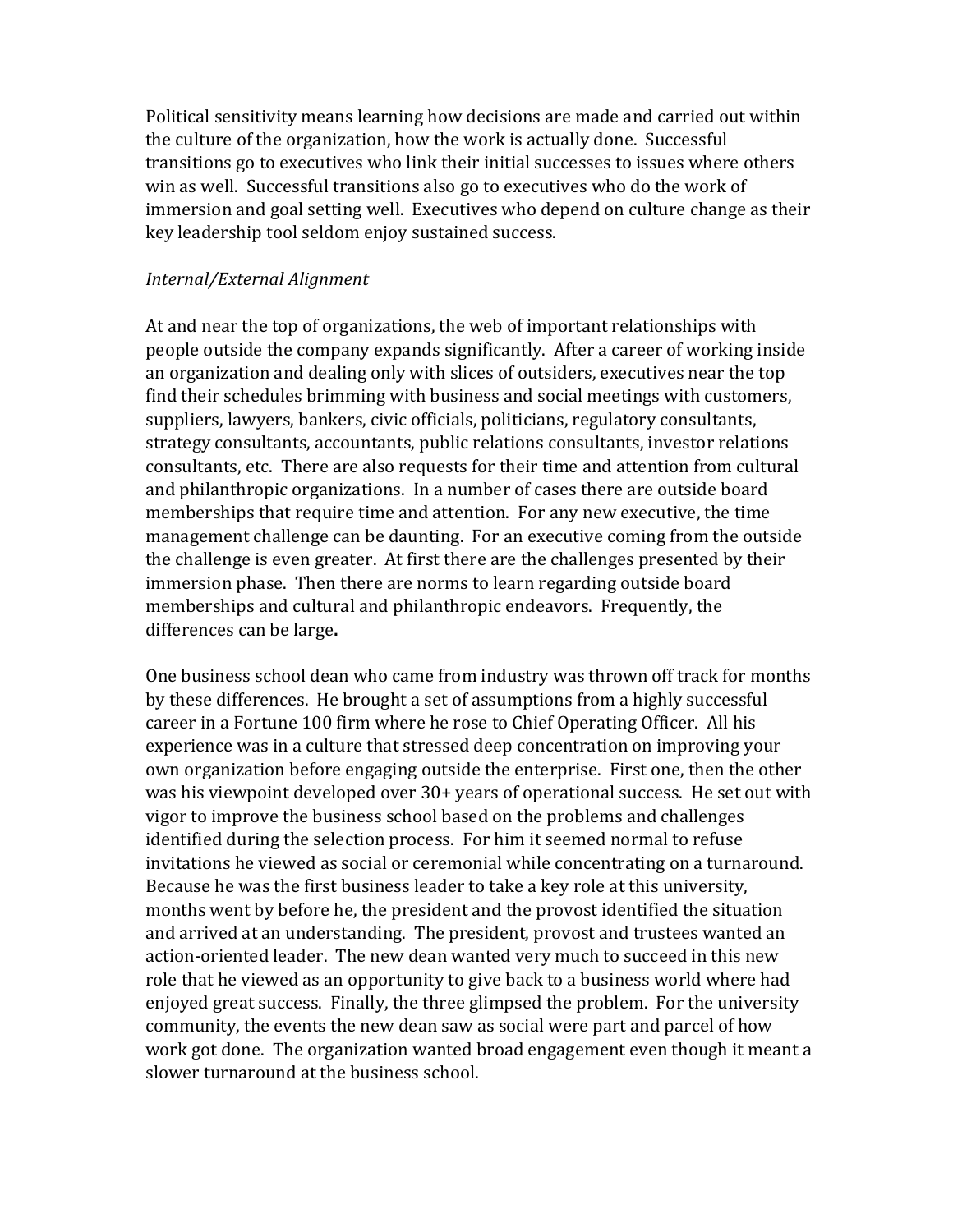After this painful transition, all the people involved had a keen appreciation for the importance of understanding an organization's norms about the external/internal balance for top leaders. Unfortunately, the interviewing and selection processes in most large organizations avoid discussion of relationships with outsiders focusing almost exclusively on job related issues and inside the organization topics.

External relationships are important at the upper levels of any organization. When an executive grows up in one company, there are usually informal mentoring mechanisms used to introduce rising executives to appropriate external connections. Executives coming from outside, through recruitment, acquisition or assignment to a joint venture, need to explicitly learn the new organization's ropes and then make appropriate time for external relationships. It's no wonder that 60hour weeks are common during transitions.

#### *Boss)Relationship*

Through the selection process, hiring executives and candidates for executive positions play out an elaborate ritual of behaviors designed to fill a position with a person of outstanding capabilities. Once the selection process is over and the new executive starts, a new relationship must be built. The new executive must understand and respond to the boss' way of working. Frequently, the switch from candidate to employee, with the different behaviors required, shocks new executives.

Most executives coming into new roles pay particular attention to their relationship with their boss. Almost everyone intuitively grasps the importance of understanding their boss' expectations and acting on them. Our experience indicates that at the upper level of organizations, building a solid relationship with one's boss is far more than just carrying out tasks and making improvements. One division president, who shared his experiences on several transitions, summed up his lessons with the conclusion that "building trust is the essential ingredient. This requires delivering on commitments, demonstrating that you are learning your role and the challenges you face. It also means moving beyond defined roles to become a person others rely on for counsel and an objective viewpoint."

For those in the top executive role whether president, CEO or Managing Director, there is the complex challenge of reporting not to an individual but to a board of directors or trustees. (See figure 2.) Aside from the obvious multiplicity of relationships there is the very limited and formal interaction inherent in conversations scheduled months in advance for a set, limited time and following a prearranged agenda all under the influence of by-laws, statutes, exchange requirements and governance best practices. It's a tough environment for anyone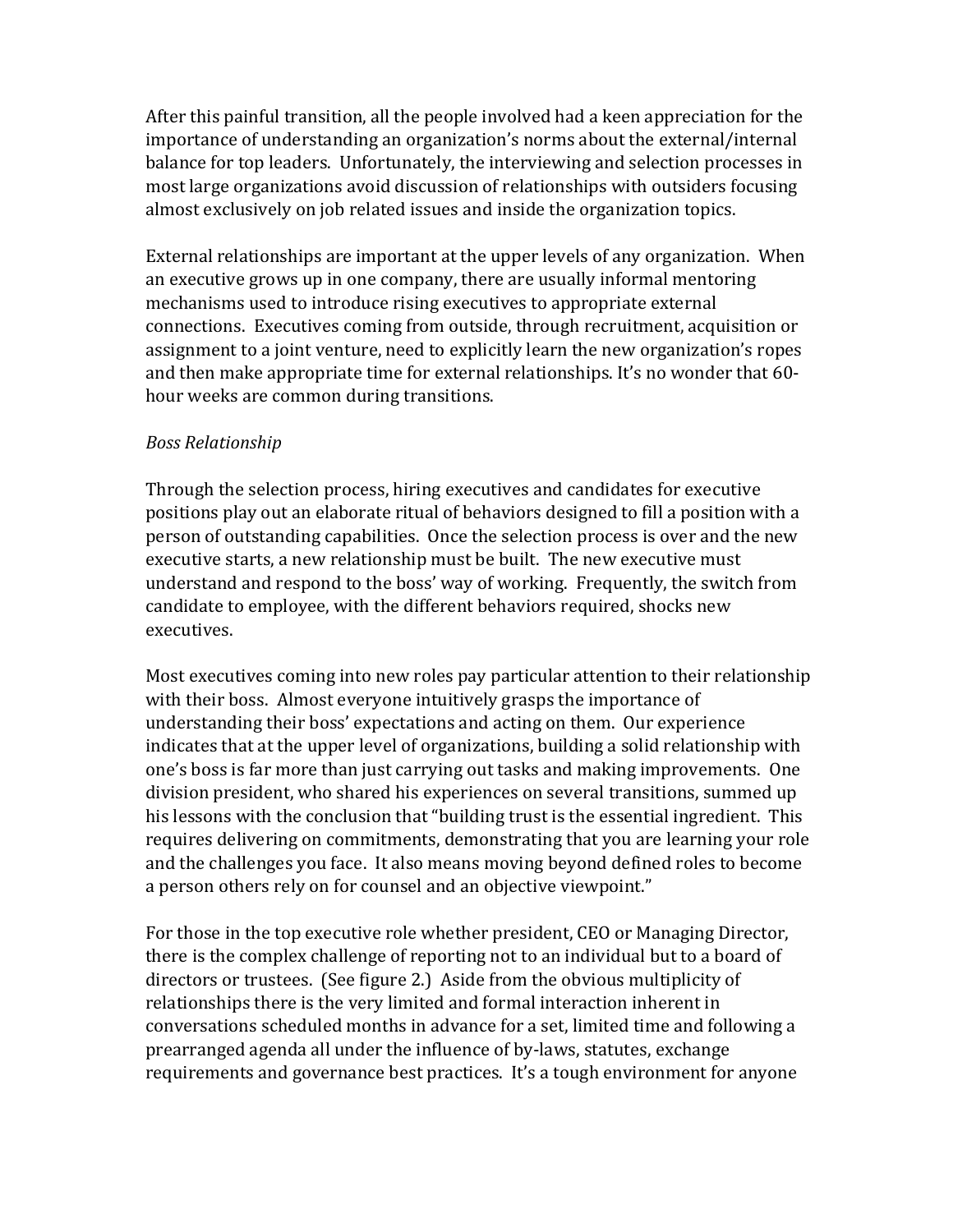to build productive relationships in. The legislative changes and new exchange requirements in the United States have made it even more challenging and time consuming for the CEO's of U.S. public companies to build these relationships with the individuals on their boards.

There's another critical aspect of the boss relationship that falls a little outside the actual process of taking charge. Leaders need to be skillful and careful during the selection process before they're even named to a new position. Whether internal promotion or external recruit, negotiating and fully understanding the mandate is crucial to success. Often bosses, including boards of directors, are less than clear about what they expect within what timeframe. Often executives assume a broader mandate than the boss has in mind. So, it is important to understand clearly and reach agreement with the boss (or bosses in the case of a board) about the critical few objectives to be accomplished in the first  $12 - 18$  months. Once the mandate is clear, the most successful executives leverage whatever time they have before taking up the new job to learn about products, technologies, markets and customers. They also learn as much as they can about the history and capabilities of the organization they are about to lead.

### CONCLUSION

Transitions take place everyday. New leaders take over. Organizations and individuals want and need for these transitions to lead to improved operations and results. Our work with top leaders shows that those with the right skills can make a big, positive impact on the enterprises they lead. Clearly, leaders who possess good taking charge skills will have opportunities never seen by others.

Transitions are common and they are often enormously important. We have had the privilege of working with some business leaders on a few of these. In addition, I collect stories of other important transitions. One of my favorite taking charge stories began on May 10, 1940. Neville Chamberlain, Prime Minister of Great Britain, had lost a confidence vote in the House of Commons. Late in the afternoon, the man who served as the equivalent of today's Press Secretary stepped out the front door of 10 Downing Street to speak with a handful of reporters who were gathered there. He made only a brief statement, "His Majesty, the King, has sent for Mr. Winston Churchill to ask him to form a government." Thus began one of the most important transitions in history. Though he had held many subordinate offices, Churchill had never before been Prime Minister. He quickly formed an allparty cabinet and three days later on May 13, he offered his stark vision in his first speech to Parliament as Prime Minister, "I have nothing to offer but blood, toil, tears, and sweat." He then outlined his basic plans for British resistance to Nazi Germany. Much remained to be done and was done. The world owes much to Churchill's ability to take charge of new responsibilities.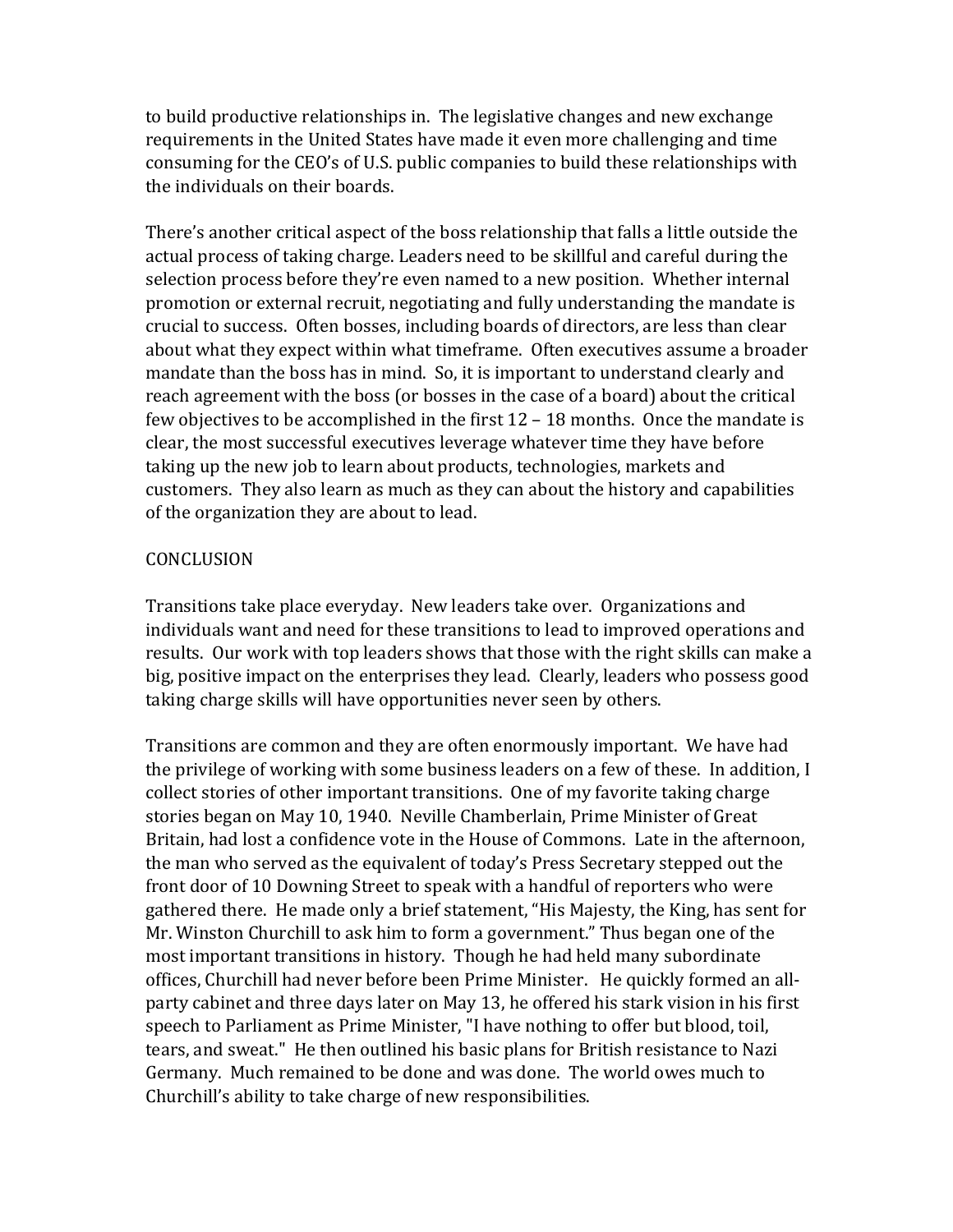For information on Executive Assimilation Coaching please contact:

Don Townsend Donley Townsend Associates, LLC 3333 Lee Parkway, Suite 600 Dallas, TX 75219 214-665-9449 don@donleytownsend.com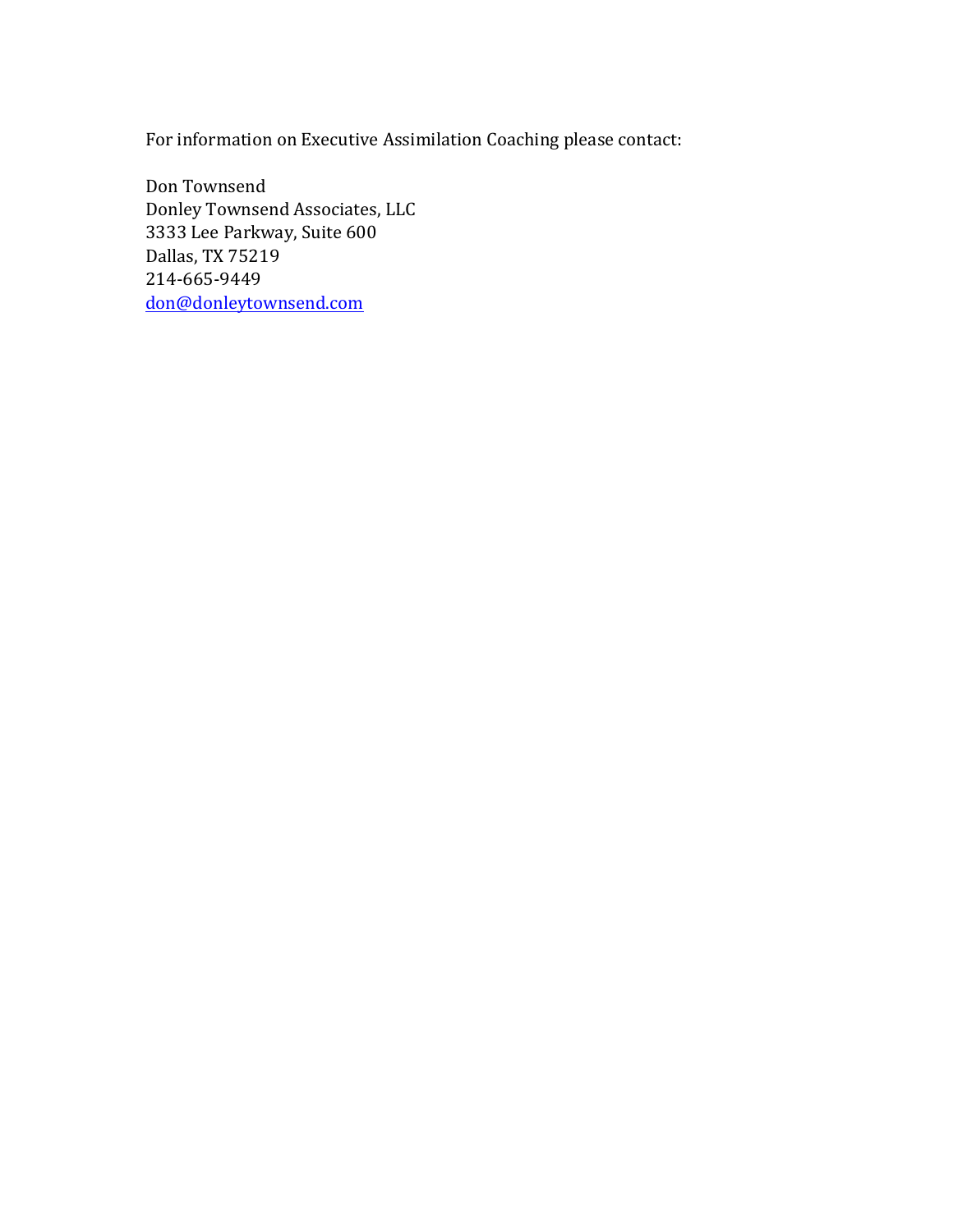| <b>TRANSITION STAGE</b>               | <b>SUCCESSFUL</b>             | UNSUCCESSFUL                  |
|---------------------------------------|-------------------------------|-------------------------------|
| Immersion                             | Digs deeply into the details  | Normal or superficial study   |
|                                       | of their new responsibilities | of new operations. Relies too |
|                                       | using a variety of            | much on routine, internal     |
|                                       | approaches. Investigate       | sources. Relies on industry   |
|                                       | what they may already         | experience or personal        |
|                                       | know.                         | experience.                   |
| <b>Goal Setting</b>                   | Moves from overall theme to   | May communicate regularly,    |
|                                       | detailed changes in           | even frequently, about key    |
|                                       | objectives launching new      | themes but does not           |
|                                       | initiatives and stopping      | translate their overall       |
|                                       | those that do not fit. Makes  | direction into concrete       |
|                                       | organizational changes to     | objectives with measures.     |
|                                       | align with goals.             |                               |
| <b>Building Peer</b>                  | Works laterally from the      | Concentrates on boss and      |
| Relationships                         | beginning. Seeks              | subordinate relationships     |
|                                       | information from peers.       | during transition.            |
|                                       | Frequently builds social ties |                               |
|                                       | as well as business ties with |                               |
|                                       | peers.                        |                               |
| <b>Cultural/Political Sensitivity</b> | Expects culture to be         | Operates as though what is    |
|                                       | different even if only moving | far more important than how.  |
|                                       | from one division to          |                               |
|                                       | another. Keen observer of     |                               |
|                                       | norms & willing to ask.       |                               |
|                                       | Shapes culture through        |                               |
|                                       | behavior. Willing to sell     |                               |
|                                       | ideas and initiatives rather  |                               |
|                                       | than relying on positional    |                               |
|                                       | power. Uses growing peer      |                               |
|                                       | relationships to learn how    |                               |
|                                       | and why decisions are made.   |                               |
| External vs. Internal                 | Understands that upward       | Fails to align with norms of  |
| Alignment                             | movement brings increasing    | new position/organization     |
|                                       | external responsibilities and | early. Postpones action on    |
|                                       | plans for this. Learns the    | outside relationships and     |
|                                       | value of various external     | responsibilities. Sees        |
|                                       | contacts and prioritizes.     | external relationships as     |
|                                       | Sees external relationships   | extra work rather than a way  |
|                                       | as an extension of role       | of working.                   |
|                                       | rather than an addition.      |                               |
| <b>Boss Relationship</b>              | Takes a balanced approach     | Assigns undue weight to boss  |
|                                       | recognizing that other        | relationship. Focus is too    |
|                                       | aspects of transition can be  | vertical.                     |
|                                       | even more important to        |                               |
|                                       | success. Focus is on building |                               |